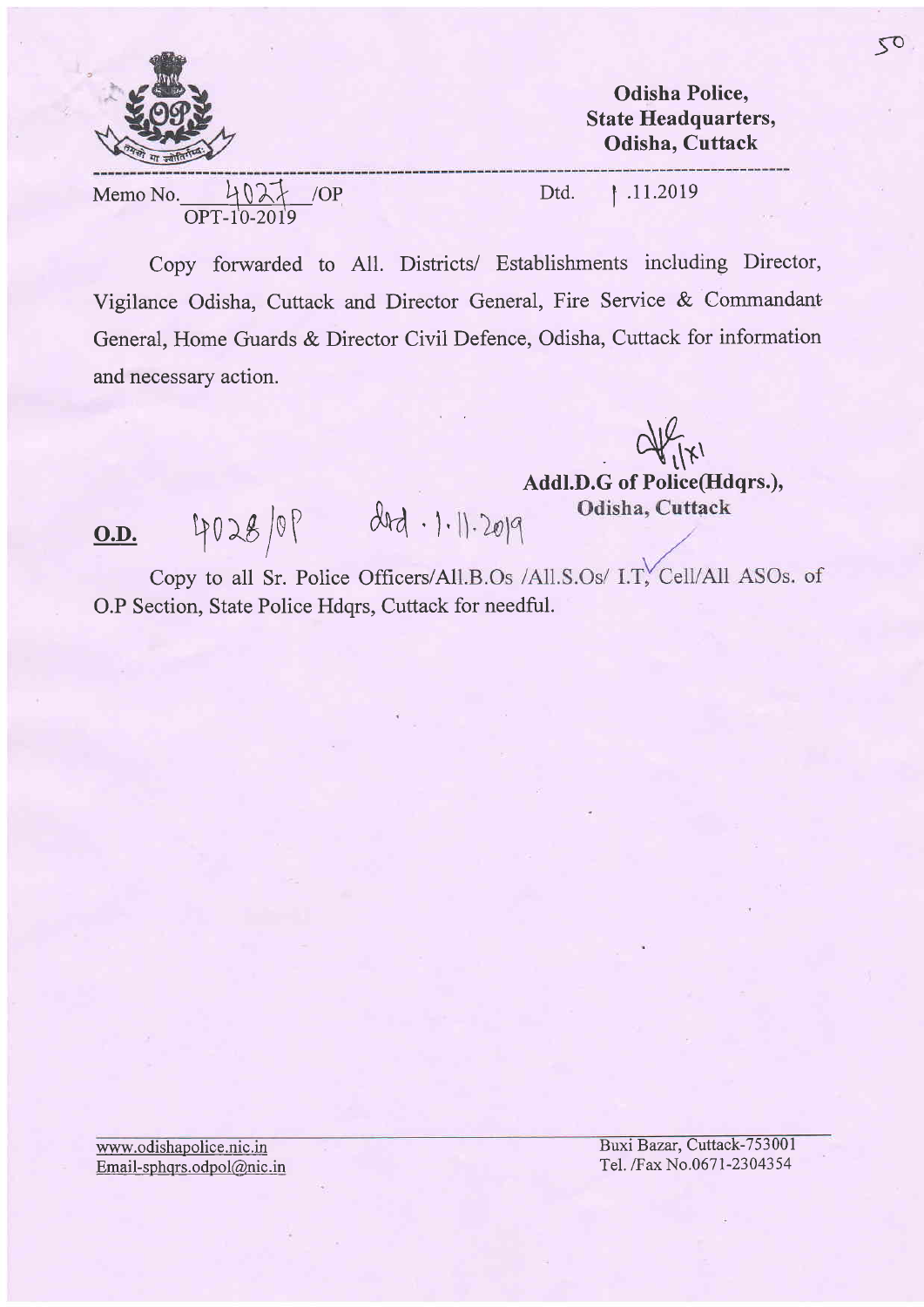## Government of Odisha **Home Department**

 $\begin{pmatrix} 1 & 1 \\ 1 & 1 \end{pmatrix}$ 

40358 ISPS. Bhubaneswar dated the 19, 09, 2019 No. HOME-SPS-CRTN1-0002-2017

From

Shri Sanieev Chopra, IAS Principal Secretary to Government

To

The Principal Accountant General (A&E) Odisha, Bhubaneswar

Creation of 6 posts in the rank of Odisha Police Service (Superior Administrative Sub: Grade) in the corresponding pay matrix of P.B.-4 in pre-revised scale of Rs. 37400 - 67000/- + Grade pay of Rs. 8700/-.

## Sir,

I am directed to convey the sanction of the Governor to the creation of following 6 posts in the rank of OPS (Superior Administrative Grade) in the corresponding pay matrix of P.B.-4 in pre-revised scale of Rs. 37400 - 67000/- + Grade pay of Rs. 8700/in OPS cadre with usual D.A. and other allowances as sanctioned by the Government from time to time.

|    | Superintendent of Police, Crime Branch                                                    |  |
|----|-------------------------------------------------------------------------------------------|--|
| 2. | Superintendent of Police / AIG of Police, Vigilance                                       |  |
| 3. | District Superintendent of Police / Superintendent of Police, 3<br>Railways (Provisional) |  |
|    | <b>Leave Reserve</b>                                                                      |  |
|    | Total                                                                                     |  |

The above posts shall be filled up on promotional ba: is from amongst the eligible candidates following the Odisha Police Services (method of recruitment and conditions of service) Rules, 2013.

This has been concurred in by the Finance Department in their file No. FIN-GS1-CADRE-0068-2017 and communicated to Home Department on06/09/2019 in Home Department file No.SPS-CRTN1-0002-2017.

Yours faithfully

Principal Secretary to Government